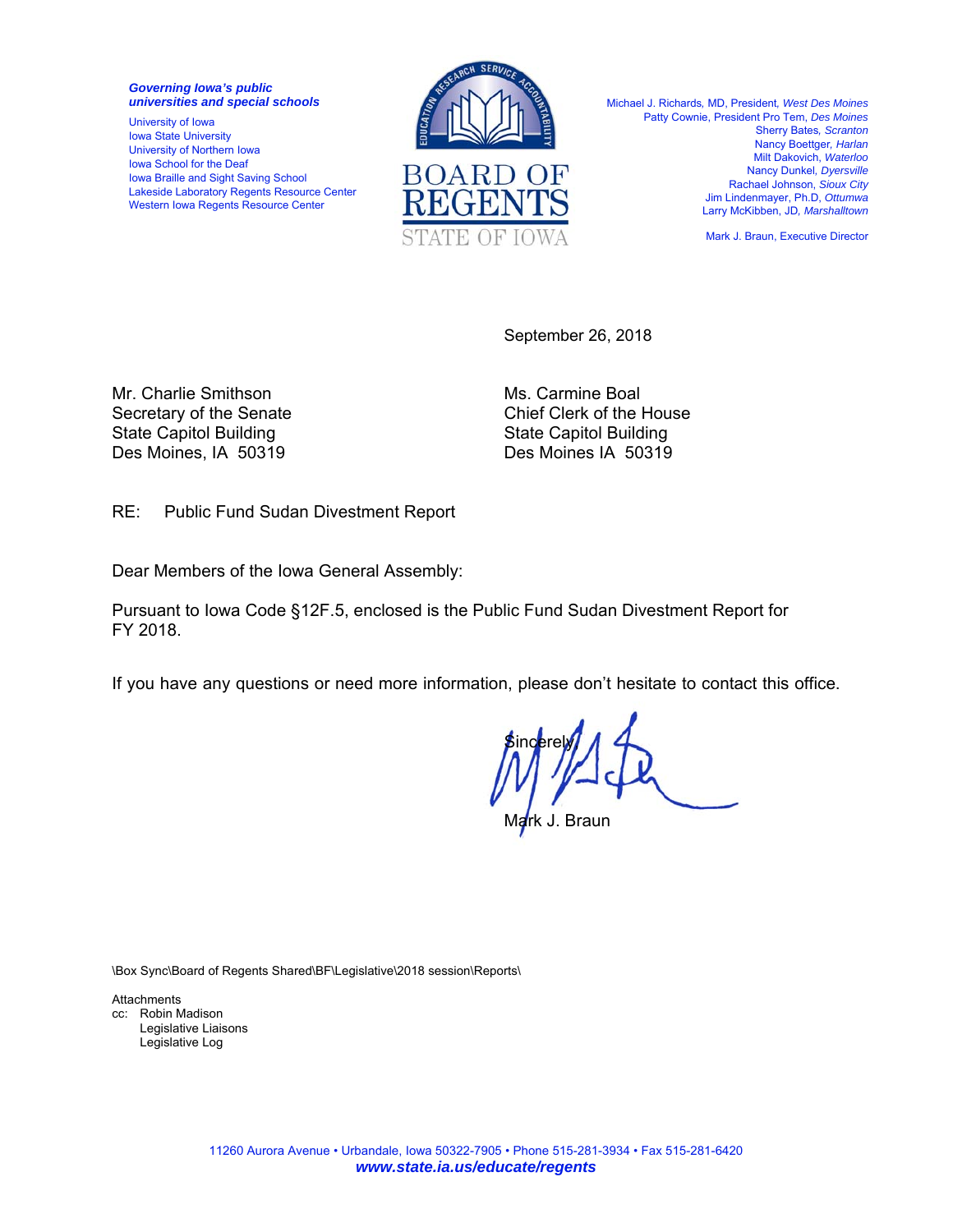*Board of Regents, State of Iowa*

**SUDAN Divestment**

# **A. Total Universe of Companies Per EIRIS Conflict Risk Network**  (formerly Conflict Resolution Network)

**B. Summary of all written notices sent** 

**C. Total Positions Divested**

**As of: June 30, 2018**

C:\Users\agoff\AppData\Local\Microsoft\Windows\INetCache\Content.Outlook\I2YG2D4V\General Assembly Report 10-1-18HEADER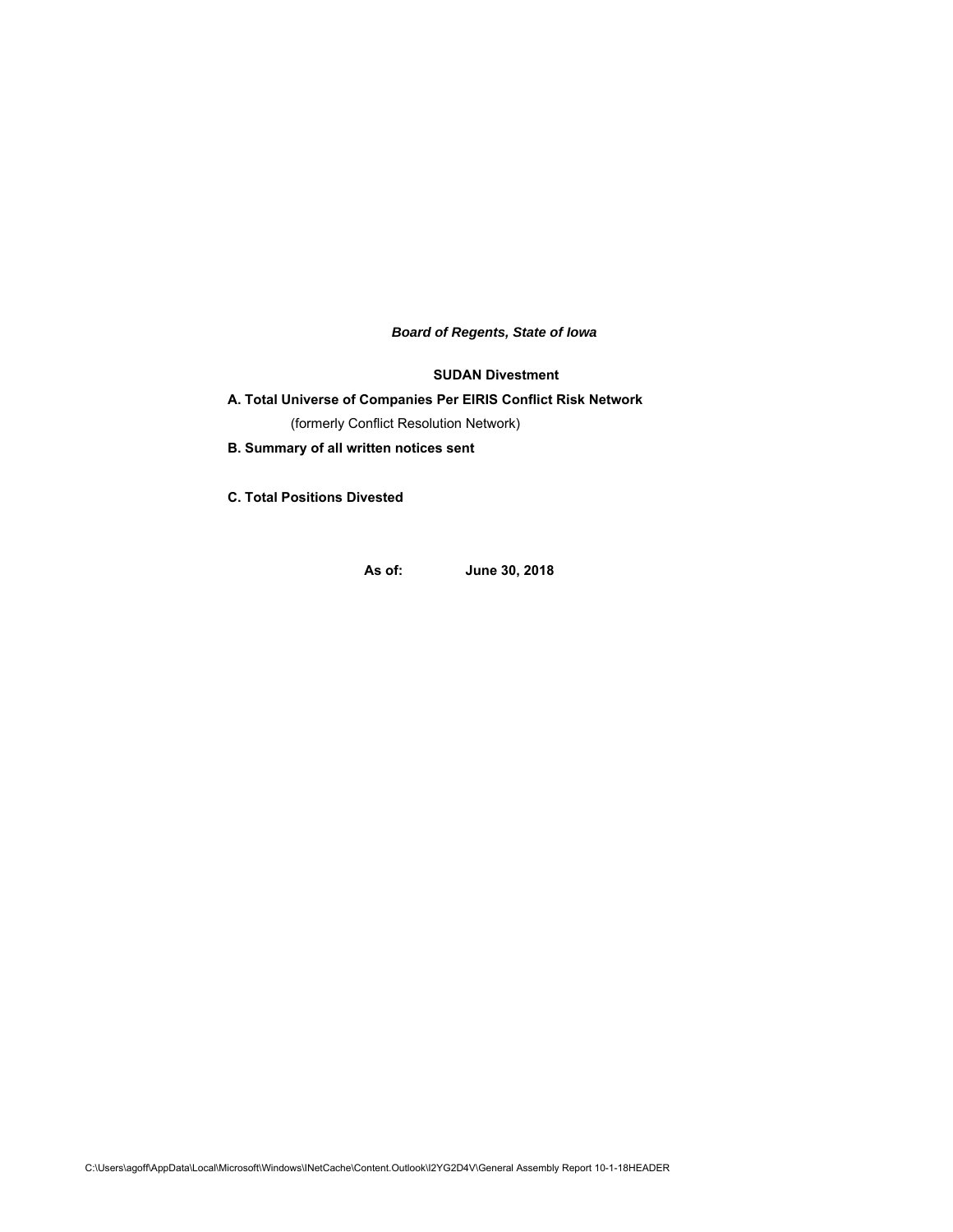# **A. Total Universe of SUDAN Scrutinized Companies**

| <b>COMPANY</b>                                                                                         | <b>CATEGORY</b> |
|--------------------------------------------------------------------------------------------------------|-----------------|
| Arabian Pipes Co.                                                                                      | Scrutinized     |
| <b>ASEC Company for Mining</b>                                                                         | Scrutinized     |
| <b>Bharat Heavy Electricals Ltd</b>                                                                    | Scrutinized     |
| China Petroleum & Chemical Corp                                                                        | Scrutinized     |
| Dongfeng Motor Group Co. Ltd                                                                           | Scrutinized     |
| <b>Dubai Investments</b>                                                                               | Scrutinized     |
| <b>El Sewedy Electric Company</b>                                                                      | Scrutinized     |
| Energy House Holding Co. KSCC, The (was AREF Energy Holding)                                           | Scrutinized     |
| <b>Gtl Oktrytoe Aktsionernoe Obshchest</b>                                                             | Scrutinized     |
| <b>Harbin Electric Company Ltd</b>                                                                     | Scrutinized     |
| Indian Oil Corporation Ltd (IOCL)                                                                      | Scrutinized     |
| <b>Kuwait Finance House</b>                                                                            | Scrutinized     |
| Managem                                                                                                | Scrutinized     |
| Muhibbah Engineering (Malaysia) Bhd                                                                    | Scrutinized     |
| Oil & Natural Gas Corporation Ltd. (ONGC)                                                              | Scrutinized     |
| Oil India Ltd                                                                                          | Scrutinized     |
| <b>Orca Gold</b>                                                                                       | Scrutinized     |
| PetroChina Co. Ltd.                                                                                    | Scrutinized     |
| <b>Qalaa Holdings</b>                                                                                  | Scrutinized     |
| <b>Regency Mines</b>                                                                                   | Scrutinized     |
| <b>Siemens AG</b>                                                                                      | Scrutinized     |
| <b>Stamper Oil &amp; Gas Corp</b>                                                                      | Scrutinized     |
| Under a new contract for analysis services, this report had modified considerably from prior quarters. |                 |
| Subsidiary companies are no longer reported, only parent                                               |                 |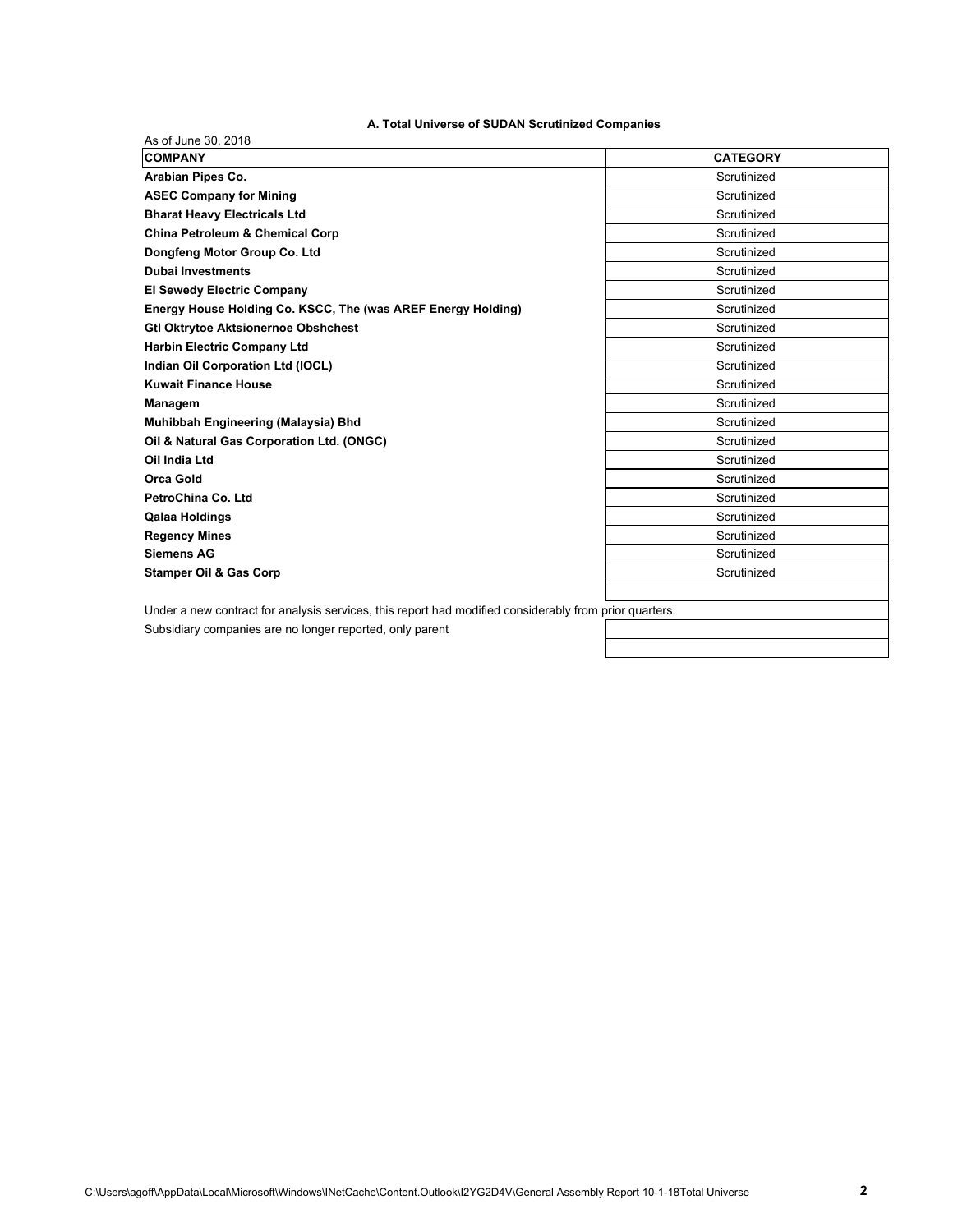## **B. Summary of all written notices**

**Each Quarter** Board of Regents notified Regent institutions of Sudan Divestment Task Force document valid for the quarter ended that lists scrutinized companies. Institutions asked to identify any of these companies within their investment holdings. Institutions responded.

### **The following chart summarizes the number of companies contacted in fiscal year 2014 pursuant of chapter 12F**

| <b>Time Period</b> | Number |
|--------------------|--------|
| September 30, 2017 | AII-24 |
| December 31, 2017  |        |
| March 31, 2018     |        |
| June 30, 2018      |        |

## **\* - all scrutinized companies were sent annual engagement letter**

**October 1, 2018** File annual report

Post notice on Regents website that Sudan Divestment annual report has been filed and is available upon request.

## **List of Board of Regents "Scrutinized Companies"**

**As of June 30, 2018**

| Company                       | <b>Letters Mailed</b> | Category    | <b>Direct Holding</b> | mairect<br>Holding |
|-------------------------------|-----------------------|-------------|-----------------------|--------------------|
| Annual Letters to Scrutinized | 1st Qtr               | Scrutinized |                       | X                  |
|                               |                       |             |                       |                    |
|                               |                       |             |                       |                    |
|                               |                       |             |                       |                    |
|                               |                       |             |                       |                    |
|                               |                       |             |                       |                    |
|                               |                       |             |                       |                    |
|                               |                       |             |                       |                    |
|                               |                       |             |                       |                    |
|                               |                       |             |                       |                    |
|                               |                       |             |                       |                    |
|                               |                       |             |                       |                    |
|                               |                       |             |                       |                    |

Companies deemed "Inactive" by the Sudan Divestment Task Force are not subject to divestment. Letters are sent annually.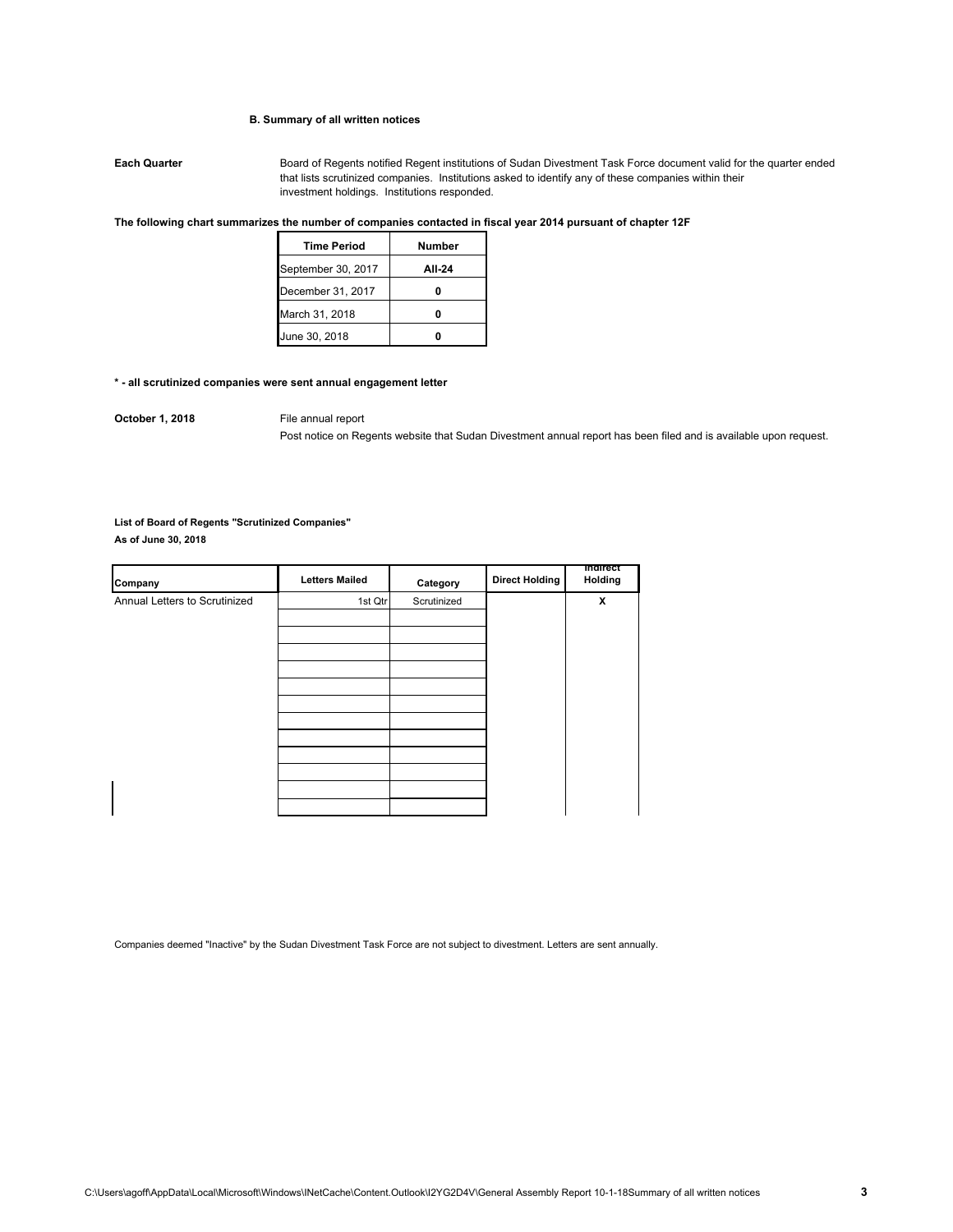## **C. Total Positions Divested**

| Company | <b>Security</b> | Manager                    | Category | <b>Active/Inactive</b>                                | <b>Shares</b> | <b>Book Cost</b>         | <b>Principal Rec'd</b> | Gain/Loss                |
|---------|-----------------|----------------------------|----------|-------------------------------------------------------|---------------|--------------------------|------------------------|--------------------------|
|         |                 |                            |          |                                                       |               |                          |                        | $\overline{\phantom{a}}$ |
|         |                 |                            |          |                                                       |               |                          |                        | $\overline{\phantom{a}}$ |
|         |                 | Average Cost of the shares |          |                                                       |               | $\overline{\phantom{0}}$ |                        |                          |
|         |                 | <b>Proceeds</b>            |          |                                                       |               |                          |                        |                          |
|         |                 |                            |          | Difference between Cost of shares and Sale of shares: |               |                          |                        |                          |

**No funds required divestment**